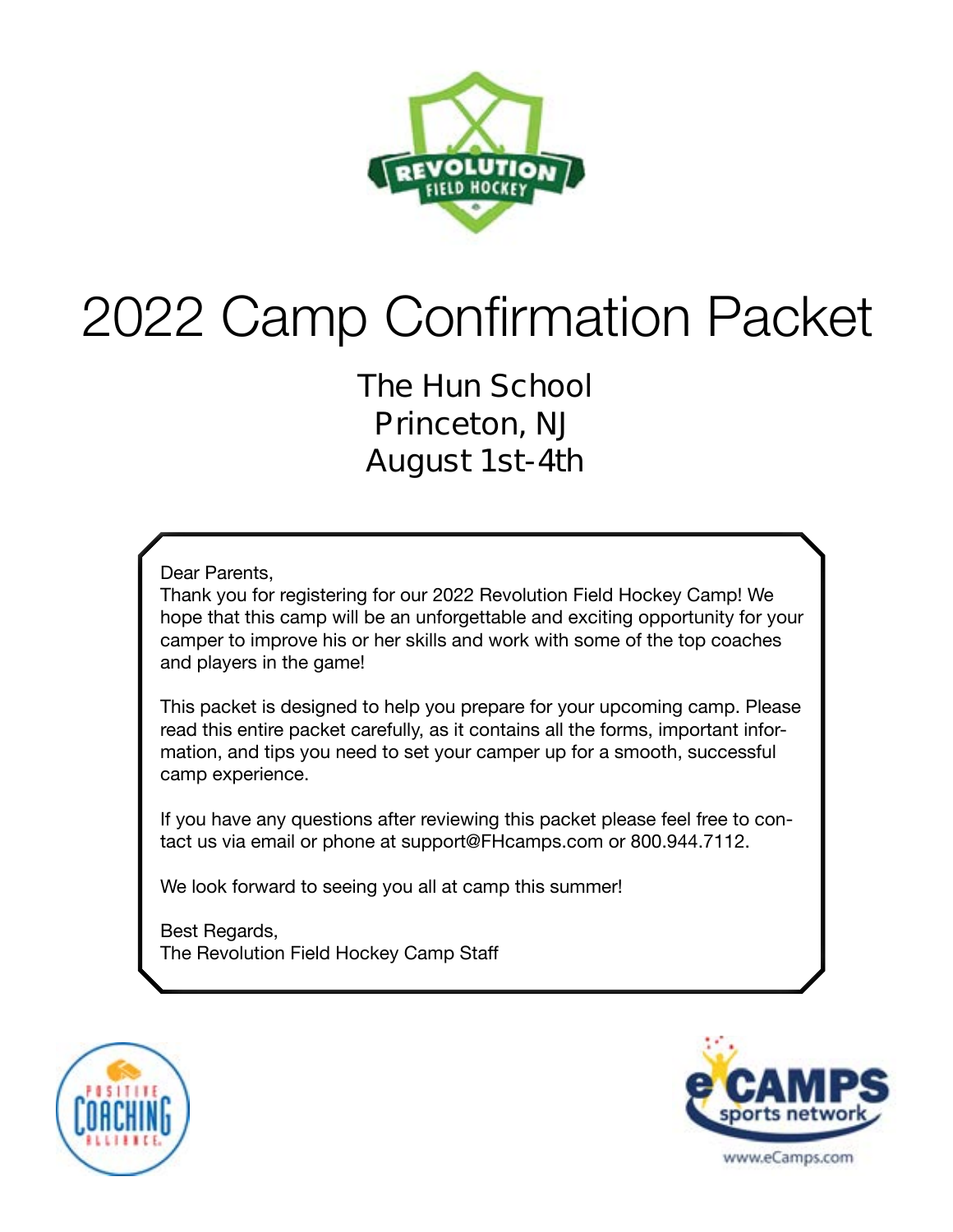## **2022 Revolution Field Hockey Camp**



#### Our Mission

The Revolution Field Hockey Camps were developed to provide young athletes with the opportunity to become better field hockey players by providing instruction from the top coaches in a positive and fun atmosphere.

#### Health and Safety

#### Cancellation Policy

#### Final Payment

We want to ensure your child a safe and positive environment during their time at camp. Campers are expected to abide by the camp rules and live by our core values. Drugs, alcohol and tobacco products are strictly forbidden and constitute, along with general misconduct, grounds for dismissal from camp without a refund.

**EXCELLENCE** – We inspire our campers by providing an unforgettable experience that is the result of a dedicated staff, a progressive instructional curriculum and superior customer service.

*FUN –* We create lasting memories and friendships at camp by surrounding the campers with a passionate camp staff and a creative daily schedule that fosters meaningful interaction with all campers. We always remember that after all, this is camp!

#### Core Values

**IMPROVEMENT** – We provide a unique opportunity for campers to improve their game through personal attention, setting goals and an energetic staff that is committed to the individual development of each camper.

**SAFETY** – We promote a safe and healthy camp environment by providing a responsible staff that supervises all camp activities and who are trained to be role models for our campers both on and off the field.

**SPORTSMANSHIP –** We practice teamwork through leadership opportunities that lead to on-field lessons of integrity, honesty and mutual encouragement.

Final Payments are due in our office by May 15th. Any camper with a remaining balance will be prohibited from checking into camp. We do not accept final payments at camp. Final payments can be paid via mail, over the phone, or through your online account. If you are unsure about your balance, please call us at 800.944.7112

Any Camper who must cancel their registration more than fifteen (15) days prior to the Camp start date will receive a voucher equal to the full amount of Camp tuition already paid which may be used toward any program or camp offered by eCamps. If a Camper must cancel their registration fourteen (14) days or fewer prior to the start of Camp, eCamps will issue Camper or Parent a voucher equal to 50% of the Camp tuition, which may be used toward any program or camp offered by eCamps. Vouchers are valid for any eCamps program within the same or next calendar year and are also transferable to another family member. Camp vouchers are not extended to Campers who leave Camp after the start of a session. The \$25 registration fee is non-refundable. *Cash refunds are not offered under any circumstances.*

## **2022 Revolution Field Hockey Camp**

### *Don't Forget to Tell Your Friends!*

Camp can be even more fun with a friend. Space is still available, so remember to tell your teammates to check out this session at FHcamps.com!



#### CHECK-OUT

#### EXTENDED DAY CAMPERS

#### KEY DEPOSIT

#### HEALTH FORMS

Campers will check out at 12pm at the check-in location. Parents are encourged to attend the morning session of games on the last day starting at 9am! Check-out will occur immediately after the closing ceremony.

Beyond the first day, you should plan on arriving dressed and ready to play at 8:15am. Extended day campers can be dropped off directly at the field. Pick up will be at 8:30pm the after the evening session. Lunch and dinner are included.

The school requires a key deposit of \$100 per overnight camper. Please bring a check made out to "Revolution Field Hockey Camps". The check will be returned to you at checkout when your camper's key is turned in.

Every camper must have the attached health history and release form filled out in order to attend camp. This form should be brought to camp and handed in at check in- **please do not mail ahead**.

#### COVID - [OVERNIGHT CAMP PROCEDURES & PROTOCOLS](https://laxcamps.com/wp-content/uploads/COVID-19-eCamps-Sports-Network-Guidlines-Overnight-Camp.pdf) *PROOF OF COVID-19 VACCINATION OR NEGATIVE TEST 72 HOURS PRIOR TO THE START OF CAMP IS REQUIRED TO ATTEND THIS CAMP*

\*A physician's signiture is required on this form ONLY if you are attending a camp in CT, MA or NY. An attached physicians signed physical form from within two years will suffice. Camps in CT require the 'Administration of Medication' form for any medication brought to camp--this form can be found on FHCamps.com

#### CHECK-IN

*Check in on the first day of camp will be at 11am on the Campus Green Directly behind the admissions building.* Lunch will be the first meal served. All campers should arrive dressed and ready for their first session. *Check-in will take place at the Campus Green Direclty behind the Admissons building.*